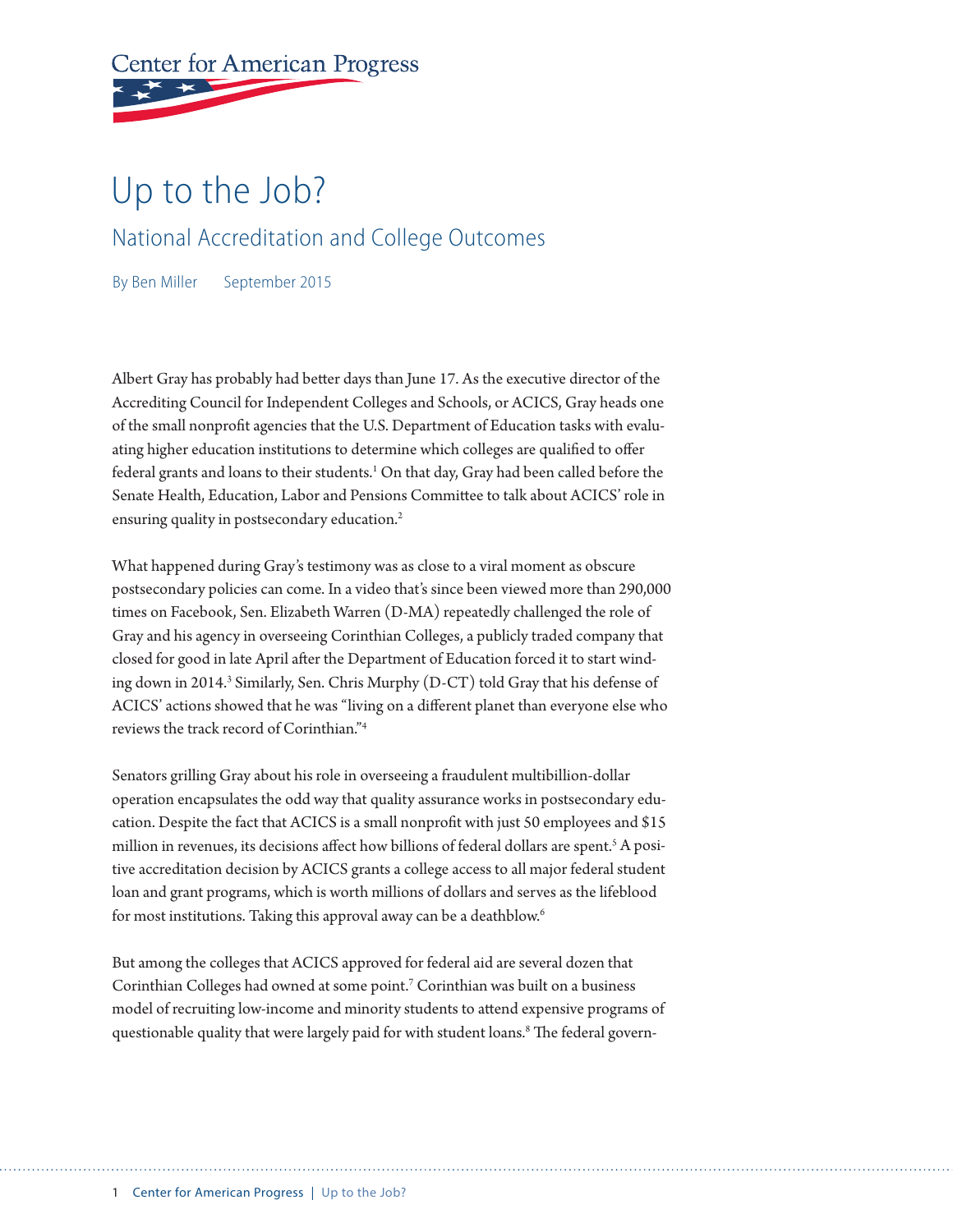ment is still trying to clean up the mess the company left behind by forgiving the loans of defrauded students—a process that will likely cost taxpayers millions, if not billions, of dollars in addition to the \$3.5 billion the company received from the federal government over the past five years.<sup>9</sup>

Despite years of warning signs, ACICS took minimal action against Corinthian Colleges.10 In April 2014—while the Department of Education was actively investigating the company for its questionable job placement rates and just a few months before the department acted to start Corinthian's closure—ACICS renewed the accreditation of two Corinthian campuses and authorized a new branch campus. Gray continued to defend his agency's actions even after the company closed, noting at the Senate hearing that ACICS found no evidence of the college lying to its students or committing fraud.<sup>11</sup>

Although ACICS has received—and should continue to receive—scrutiny for its oversight of Corinthian, a new Center for American Progress analysis suggests that concerns about the accreditor's role in ensuring college quality extend beyond this one educational provider. According to the analysis, one out of every five borrowers at an ACICS-accredited college defaults on his or her loans within three years of entering repayment—a mark that is 50 percent higher than the national average.12 Such high default numbers are particularly troubling because students at ACICS-accredited colleges take out student loans at higher rates and in greater amounts than those at colleges accredited by other agencies.

While ACICS' performance is worse than that of its peers that provide similar gatekeeping functions, CAP's analysis suggests that problems with ACICS are emblematic of larger structural flaws that exist in this national accreditation space, which is mostly focused on career education. This is not an arcane policy matter. As the gatekeepers to federal student aid, accreditors' lax approval standards can open the door to mass fraud that undermines confidence in loan programs and the broader postsecondary education system. The role of accreditation and quality assurance is also likely to be a major topic of discussion in the upcoming reauthorization of the Higher Education Act, as well as the 2016 presidential election. On one side, there are concerns similar to those Sen. Warren raised at the Senate hearing over accreditors' ability to properly protect consumers. On the other side, individuals such as Sen. Marco Rubio (R-FL) have called for rethinking accreditation to allow for more innovative postsecondary education providers.13 Although these concerns come from different sides of the argument, they lead to the same outcome—a sense that the way in which accreditors determine who enters and exits federal student aid programs needs improvement.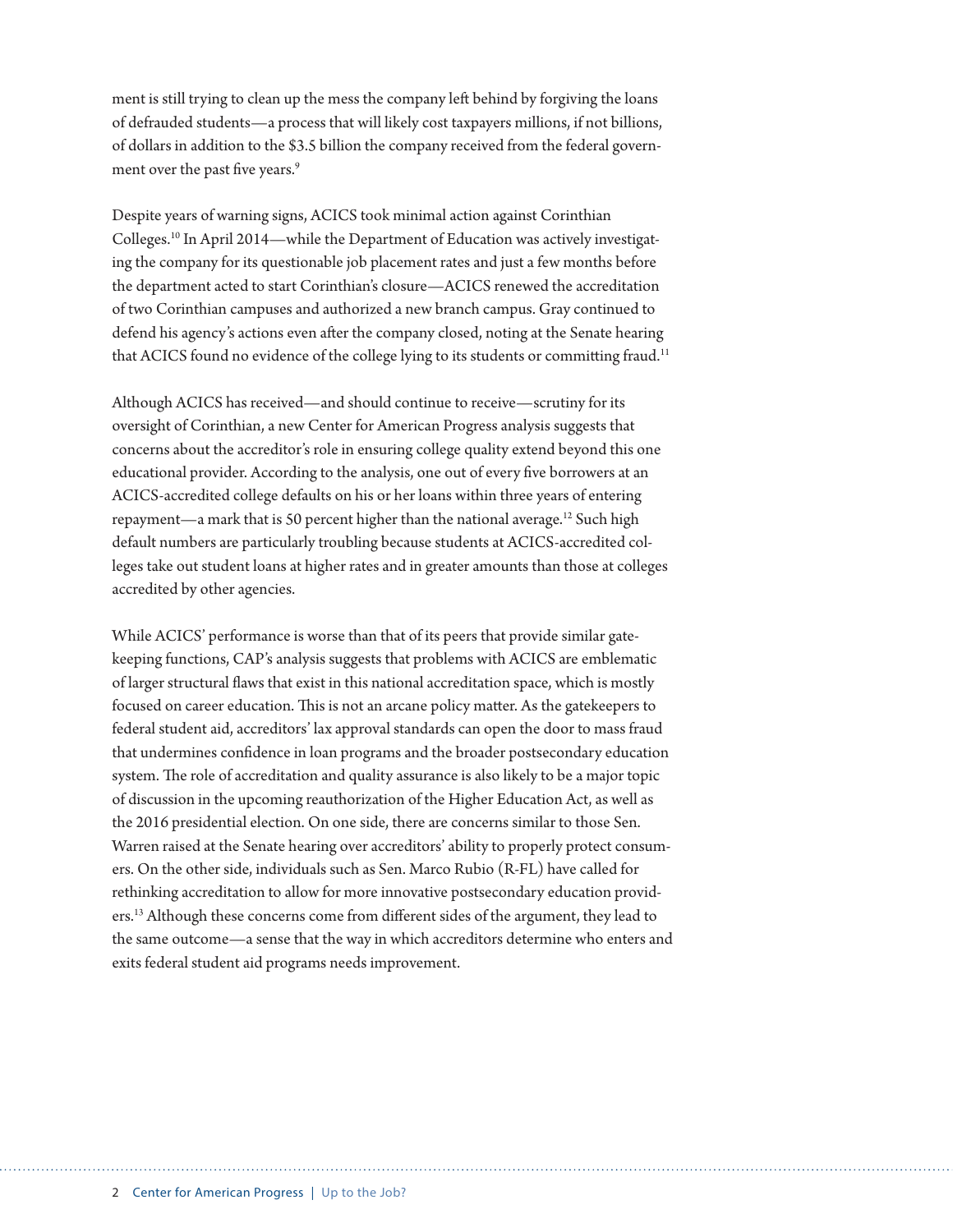### Accreditation and its types

Gaining access to the federal student aid programs is a multistep process for colleges and universities. In addition to needing approval from a state and the U.S. Department of Education, they also must be accredited. To become accredited, an institution must be approved by 1 of the 37 agencies that the Department of Education recognizes to serve as gatekeeper to federal grant and loan program access.<sup>14</sup> Agencies are supposed to visit campuses and conduct in-depth investigations of things such as teaching and learning practices, facilities, faculty, and a host of other issues.15 In that regard, they are expected to take a much closer look at what actually occurs in a given school with respect to learning than any other part of the higher education oversight structure.

While approval from any accreditation agency authorized to serve as a gatekeeper is sufficient for a college to offer federal loans and grants, there are several different types of accreditors. The largest are known as regional accreditors: There are seven regional accreditors in the United States, and each represents a specific geographic area. (see Table 2 for full list of regional accreditation agencies) For example, colleges in the Mid-Atlantic have to be accredited by the Middle States Commission on Higher Education to gain regional accreditation, while colleges in the South need to be accredited by the Southern Association of Colleges and Schools. In general, the vast majority of public colleges have regional accreditation, as do all prestigious nonprofit institutions. That being said, regional accreditors also accredit some private, for-profit colleges, including large national chains such as the University of Phoenix and Strayer University.<sup>16</sup>

National accreditation is the second most common type of accreditation. National accreditors are not limited to any given part of the country but tend to have a more specific focus than regional accreditors. For example, some national accreditors only approve career colleges, while others focus on bible colleges or art schools. The majority of schools with national accreditation are private, for-profit colleges—often those that offer career-focused programs.17

National accreditors can fill the gatekeeper role for federal student aid in two main ways. Some, such as ACICS, are able to perform this function for any college. Others, such as the Accrediting Bureau of Health Education Schools, or ABHES, can only grant a college access to federal aid if it is a *standalone* college in their field.18 In other words, ABHES can approve the Foley, Alabama, campus of Fortis College for federal aid because it only focuses on health care, but it cannot do so for Penn Foster College in Scottsdale, Arizona, because it offers other non-health care programs as well.<sup>19</sup>

Depending on the situation, the type of accreditation both does and does not matter. From the perspective of federal student aid benefits, it is not relevant; Princeton University gets access to the same suite of grants and loans as Jay's Technical Institute, a Houston barber school. From the colleges' perspective, however, it does matter.<sup>20</sup> Many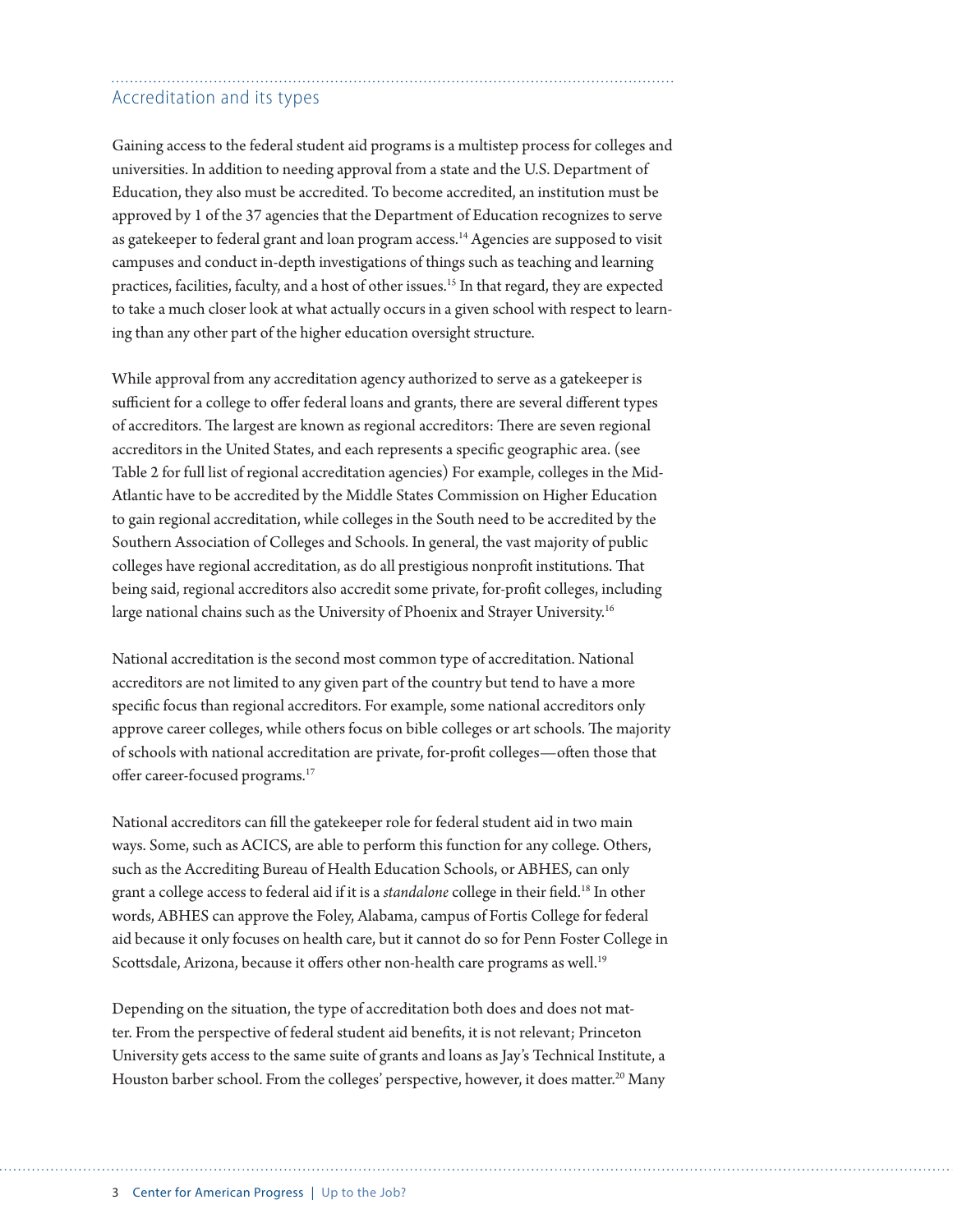regionally accredited colleges are reluctant to accept credits from nationally accredited institutions; this is at least partly due to concerns about the quality of those schools.<sup>21</sup> As a result, students may attempt to transfer from one college to another under the impression that their credits—like their loans—will move freely, only to find that differing accreditation status may mean this is not the case.

#### **About CAP's analysis**

CAP's analysis looks at results for ACICS and the other four national accreditors that approve entire colleges, as well as the seven regional accreditors. Performance data are drawn from several federal data sources. The U.S. Department of Education's Postsecondary Education Participants System, or PEPS, was used to identify the accreditor for higher education institutions that receive federal student aid dollars.<sup>22</sup> The analysis only includes an institution's primary accreditor—the one whose approval is necessary to gain access to federal aid, not the one that only accredits a specific program. These data were then matched with student loan default rates from the Office of Federal Student Aid and with information on completions and borrowing, which colleges reported to the Integrated Postsecondary Education Data System, or IPEDS.<sup>23</sup>

In assigning an accreditor to each college, the fact that IPEDS and federal student aid data use different identifiers for colleges needed to be addressed. The result is that one college listed by the Office of Federal Student Aid may represent multiple branch campuses in IPEDS. Because accreditation data are tied to the Office of Federal Student Aid data, this analysis consolidated the multiple IPEDS campuses into a single figure. The unavoidable result of this data limitation is that if a branch campus has a different accreditation agency than the main campus, it is still treated as having the same accreditation agency.

The analysis uses the number of credentials awarded for every 100 full-time-equivalent students instead of a traditional graduation rate because the graduation rate does not count part-time students or those who transfer in or out of the institution—which are more likely occurrences at the less selective colleges approved by national accreditors.<sup>24</sup> This measure addresses both of these flaws by counting all credentials that a given college awards in a single year and dividing it by a count of all students, including those who attend part time.

In general, a good level of degrees awarded per every 100 full-time-equivalent students is a number close to the percentage that a college is expected to graduate each year due to completion. Consider the following examples: A college that grants four-year bachelor's degrees where everyone goes full time and graduates should have a rate of 25 degrees per every 100 full-time-equivalent students, since that would mean that one-quarter of its student body graduates each year. At a two-year program with similar characteristics, this rate would be 50 degrees for every 100 full-time-equivalent students.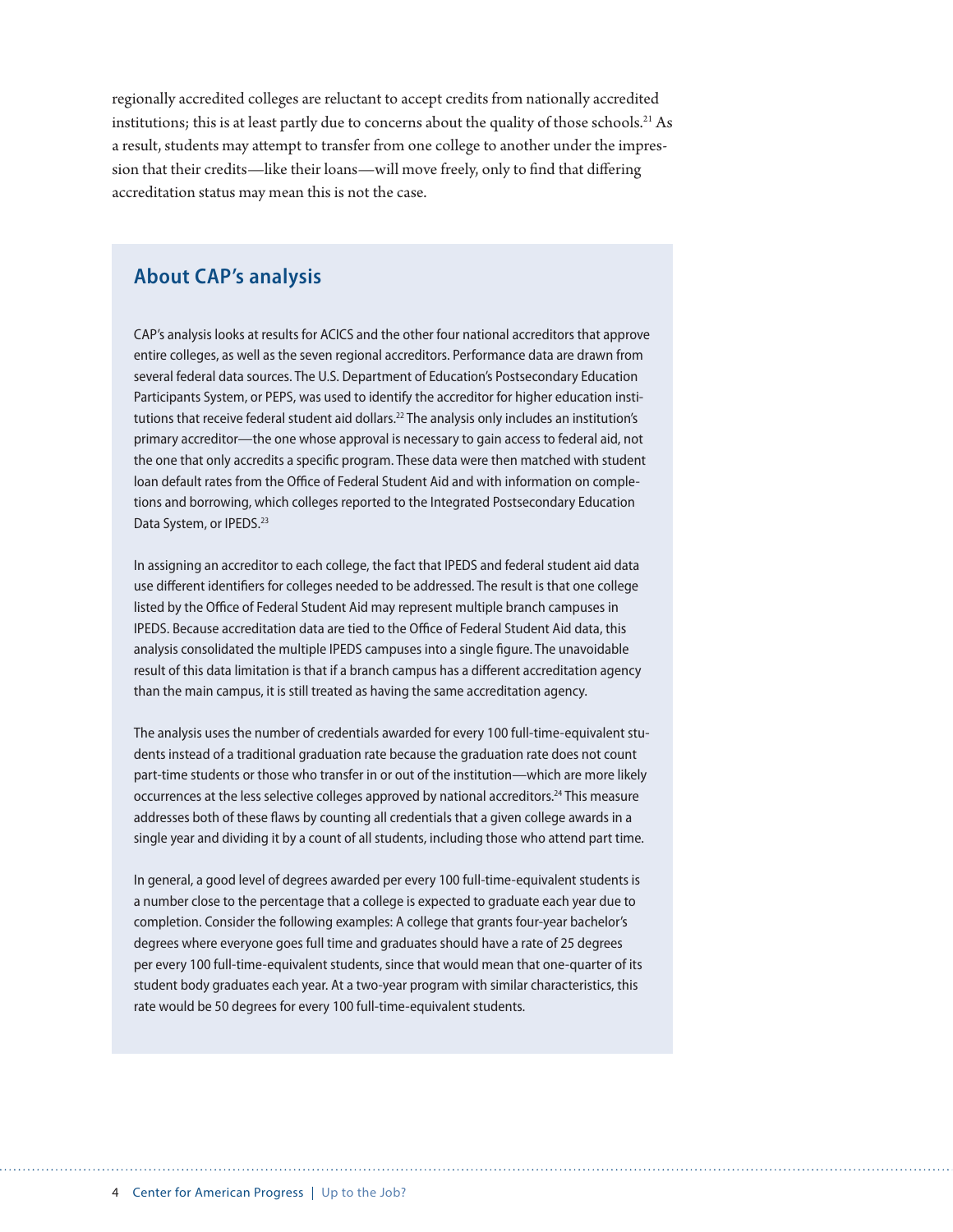#### Results

Table 1 shows the differences in default rates, borrowing rates, average loan amounts, and degrees per every 100 full-time-equivalent undergraduate students between regional and national accreditors. As illustrated, the default rate for nationally accredited colleges is substantially higher than the default rate for regional accreditors. To put this number in perspective, if regionally accredited colleges were to default at the same rate as nationally accredited colleges, more than 293,000 additional students would be in default each year than is currently the case.

#### **TABLE 1 Results by type of accreditation agency**

| <b>Accreditor</b><br>type | <b>Share of borrowers</b><br>who default within<br>three years of leaving<br>an institution<br>$(2011 \text{ cohort})$ | Degrees per 100<br>full-time equivalent<br>undergraduates<br>$(2012 - 13)$ | <b>Share of</b><br>undergraduates who<br>borrowed federal<br>student loans<br>$(2012 - 13)$ | Average amount of<br>debt a student<br>borrower takes out<br>in a single year<br>$(2012 - 13)$ | <b>Percent of</b><br>undergraduate<br>credentials that are<br>certificates<br>$(2012 - 13)$ |
|---------------------------|------------------------------------------------------------------------------------------------------------------------|----------------------------------------------------------------------------|---------------------------------------------------------------------------------------------|------------------------------------------------------------------------------------------------|---------------------------------------------------------------------------------------------|
| Regional                  | 12%                                                                                                                    | 23                                                                         | 39%                                                                                         | \$6,856                                                                                        | 16%                                                                                         |
| National                  | 20%                                                                                                                    | 46                                                                         | 60%                                                                                         | \$7,405                                                                                        | 78%                                                                                         |

Source: Center for American Progress assigned an accreditor to each college based upon data from the Postsecondary Education Participants System, "Data Extracts," available at https://www2.ed.gov/offices/OSFAP/ PEPS/dataextracts.html (last accessed August 2015); Student loan default rate data are for borrowers entering repayment in fiscal year 2011 and are drawn from Office of Federal Student Aid, "Three-year Official Cohort Default Rates for Schools," available at http://www2.ed.gov/offices/OSFAP/defaultmanagement/cdr.html (last accessed August 2015); Completion and borrowing data are for the 2012–13 school year and drawn from the Integrated Postsecondary Education Data System, "IPEDS Data Center," available at https://nces.ed.gov/ipeds/datacenter/ (last accessed August 2015).

Similarly, the colleges approved by national accreditors are far more likely to have students who borrow—and borrow more. This is partly due to the fact that students attending nationally accredited colleges are generally lower income; 62 percent of students at nationally accredited institutions receive Pell Grants versus 38 percent of students at regionally accredited institutions. But the borrowing difference should still be concerning because 78 percent of the credentials awarded per year at nationally accredited colleges are certificates. Many of these certificates do not lead to particularly high incomes and provide returns well below the expected results for bachelor's degrees, which make up 56 percent of the credentials that regionally accredited colleges award each year.<sup>25</sup> Borrowing more for lower-return programs means that students may have more trouble paying off their student loans.

The one measure on which national accreditation agencies appear to perform better is completion. This is due to the mostly shorter programs that nationally accredited colleges offer.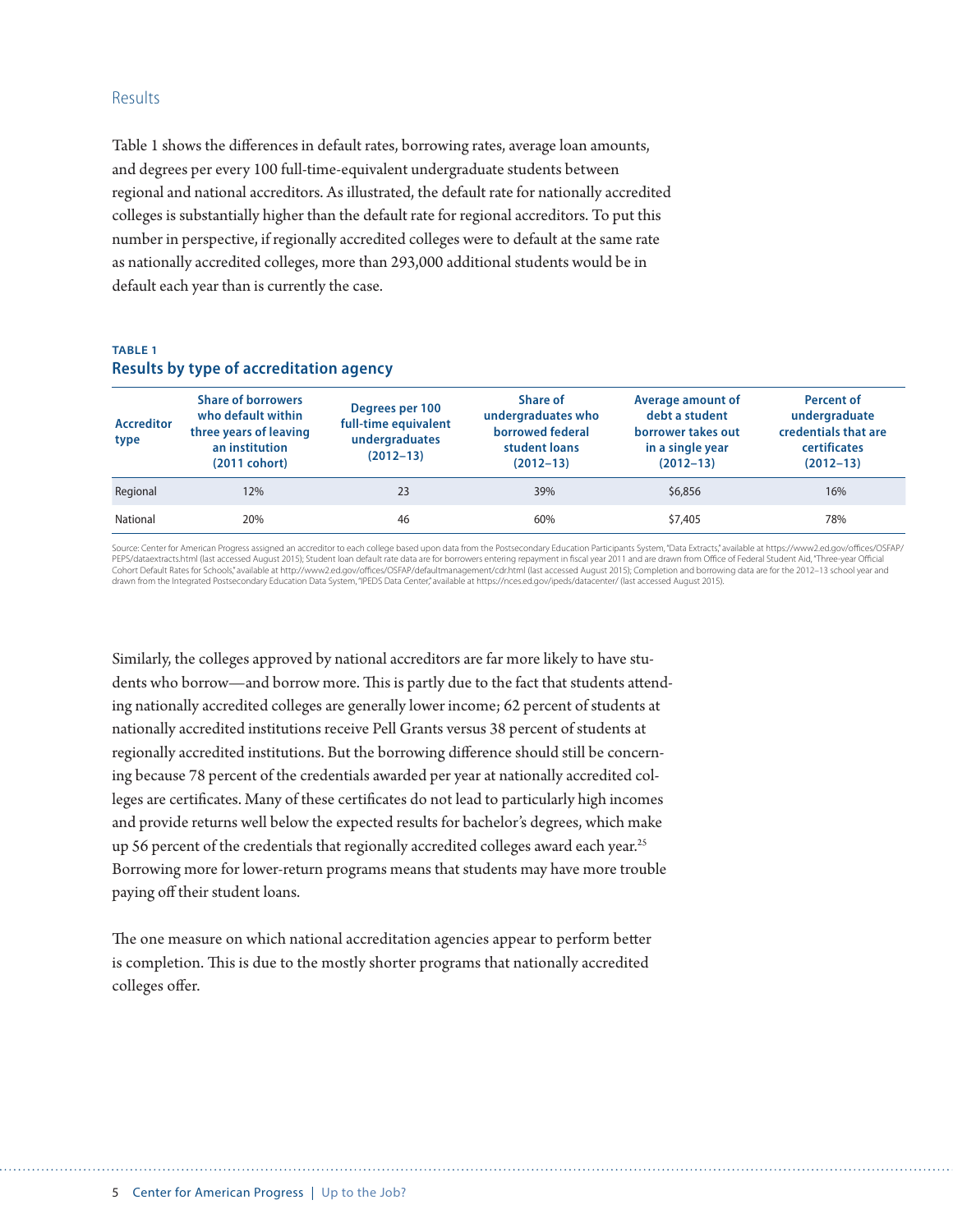Breaking down the results by accreditation agency reveals that regional accreditors show substantial variation in results, which may be due to geographic differences, such as New England's larger relative share of private nonprofit colleges with high graduation rates compared to other parts of the country or the West's larger community college systems. By contrast, the national accreditation agencies all cluster around similar performance levels.

#### **TABLE 2 Results by accreditation agency**

|                                                                                                                         | <b>Share of borrowers</b><br>who default within<br>three years of leaving<br>an institution<br>(2011 cohort) | <b>Degrees per</b><br>100 full-time<br>equivalent<br>undergraduates<br>$(2012 - 13)$ | <b>Share of</b><br>undergraduates<br>who borrow<br>federal student loans<br>$(2012 - 13)$ | <b>Average amount</b><br>of debt a student<br>borrower takes<br>out in a single year<br>$(2012 - 13)$ | <b>Percent of</b><br>undergraduate<br>credentials that<br>are certificates<br>$(2012 - 13)$ |
|-------------------------------------------------------------------------------------------------------------------------|--------------------------------------------------------------------------------------------------------------|--------------------------------------------------------------------------------------|-------------------------------------------------------------------------------------------|-------------------------------------------------------------------------------------------------------|---------------------------------------------------------------------------------------------|
| <b>National accreditation agencies</b>                                                                                  |                                                                                                              |                                                                                      |                                                                                           |                                                                                                       |                                                                                             |
| <b>Accrediting Council for</b><br><b>Continuing Education</b><br>and Training                                           | 21%                                                                                                          | 76                                                                                   | 64%                                                                                       | \$6,214                                                                                               | 99%                                                                                         |
| <b>Accrediting Commission</b><br>of Career Schools and<br>Colleges                                                      | 19%                                                                                                          | 45                                                                                   | 65%                                                                                       | \$7,338                                                                                               | 80%                                                                                         |
| <b>Accrediting Council</b><br>for Independent Colleges<br>and Schools                                                   | 21%                                                                                                          | 37                                                                                   | 73%                                                                                       | \$7,960                                                                                               | 51%                                                                                         |
| Council on Occupational<br>Education                                                                                    | 20%                                                                                                          | 65                                                                                   | 28%                                                                                       | \$6,528                                                                                               | 98%                                                                                         |
| <b>National Accrediting</b><br><b>Commission of Career</b><br>Arts and Sciences                                         | 17%                                                                                                          | 52                                                                                   | 58%                                                                                       | \$6,824                                                                                               | 100%                                                                                        |
| <b>Regional accreditation agencies</b>                                                                                  |                                                                                                              |                                                                                      |                                                                                           |                                                                                                       |                                                                                             |
| <b>Middle States</b><br>Commission on Higher<br>Education (Mid-Atlantic)                                                | 9%                                                                                                           | 22                                                                                   | 43%                                                                                       | \$6,743                                                                                               | 3%                                                                                          |
| <b>Higher Learning</b><br>Commission of the<br><b>North Central Association</b><br>of Colleges and Schools<br>(Midwest) | 14%                                                                                                          | 24                                                                                   | 46%                                                                                       | \$6,921                                                                                               | 13%                                                                                         |
| New England Association<br>of Schools and Colleges                                                                      | 7%                                                                                                           | 22                                                                                   | 47%                                                                                       | \$6,827                                                                                               | 4%                                                                                          |
| <b>Northwest Commission</b><br>on Colleges and<br><b>Universities</b>                                                   | 11%                                                                                                          | 24                                                                                   | 37%                                                                                       | \$6,794                                                                                               | 14%                                                                                         |
| Southern Association<br>of Colleges and Schools                                                                         | 13%                                                                                                          | 24                                                                                   | 39%                                                                                       | \$6,842                                                                                               | 16%                                                                                         |
| <b>Western Association</b><br>of Schools and Colleges                                                                   | 10%                                                                                                          | 22                                                                                   | 20%                                                                                       | \$6,875                                                                                               | 15%                                                                                         |
| <b>Accrediting Commission</b><br>for Community and Junior<br>Colleges (West)                                            | 21%                                                                                                          | 19                                                                                   | 4%                                                                                        | \$6,138                                                                                               | 40%                                                                                         |

Source: Center for American Progress assigned an accreditor to each college based upon data from the Postsecondary Education Participants System, "Data Extracts," available at https://www2.ed.gov/offices/OSFAP/ PEPS/dataextracts.html (last accessed August 2015); Student loan default rate data are for borrowers entering repayment in fiscal year 2011 and are drawn from Office of Federal Student Aid, "Three-year Official Cohort Default Rates for Schools," available at http://www2.ed.gov/offices/OSFAP/defaultmanagement/cdr.html (last accessed August 2015); Completion and borrowing data are for the 2012–13 school year and<br>drawn from the Inte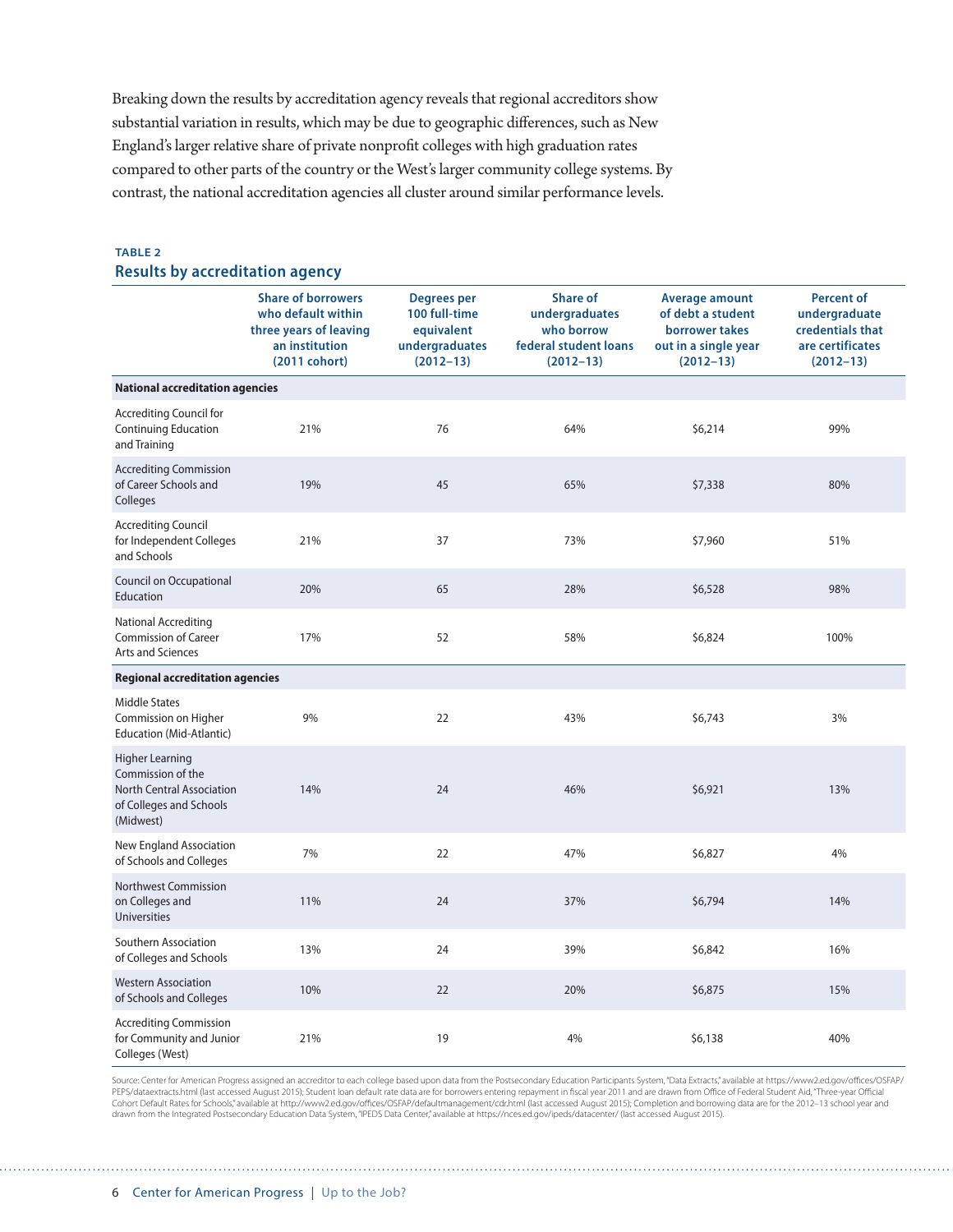Table 2 shows just how different some of ACICS' results are when compared with other accreditation agencies. ACICS shows the highest rate of borrowing of any accreditation agency considered: 73 percent. It is 8 percentage points higher than Accrediting Commission of Career Schools and Colleges, or ACCSC, the second largest national accreditor. It also has higher average debt and lower completion figures than any other national accreditor. Only one regional accreditation agency—the Accrediting Commission for Community and Junior Colleges, or ACCJC—approaches ACICS' default rate. But only 4 percent of students at colleges accredited by ACCJC borrow. And that agency has also been challenged for the quality of its work.<sup>26</sup>

Understanding the scale involved also helps put some of the ACICS results in context. According to CAP analysis, in 2011, approximately 346,000 students at ACICS colleges entered repayment—more borrowers than came from four of the seven regional accreditors individually. Of those borrowers, more than 73,000 ultimately defaulted. This number is nearly one-third higher than the number of defaulters for the Middle States Commission on Higher Education, which had slightly more than 54,000 defaulters despite having 234,000 more borrowers than ACICS.

Another way to interpret the ACICS results is that this accreditor appears to be a strange hybrid of national and regional models. The colleges that it approves offer far more degrees than its national peers, which are focused on certificates. This makes it more like a regional accreditor and partly explains its lower number of degrees per every 100 fulltime-equivalent students. At the same time, the fact that its colleges offer higher-level degrees does not appear to result in lower default rates.

As one of the largest national accreditors, ACICS is responsible for giving hundreds of campuses access to billions of dollars in federal student aid. In this role, it has facilitated the growth of several companies with problematic histories, including Corinthian Colleges and the currently embattled ITT Technical Institute.<sup>27</sup>

In a follow-up response to his testimony, ACICS Executive Director Gray noted that "the primary role of ACICS is to assure quality and promote excellence." It looks like the agency and its national accreditation peers have more work to do to make that role a reality.<sup>28</sup>

#### Conclusion

Accreditation signals to students that they can expect a certain level of quality in their higher education. Its link to federal aid also implies the U.S. Department of Education's imprimatur—after all, why would a government agency let students borrow at a lowquality college? But if quality is not actually investigated and verified, accreditors risk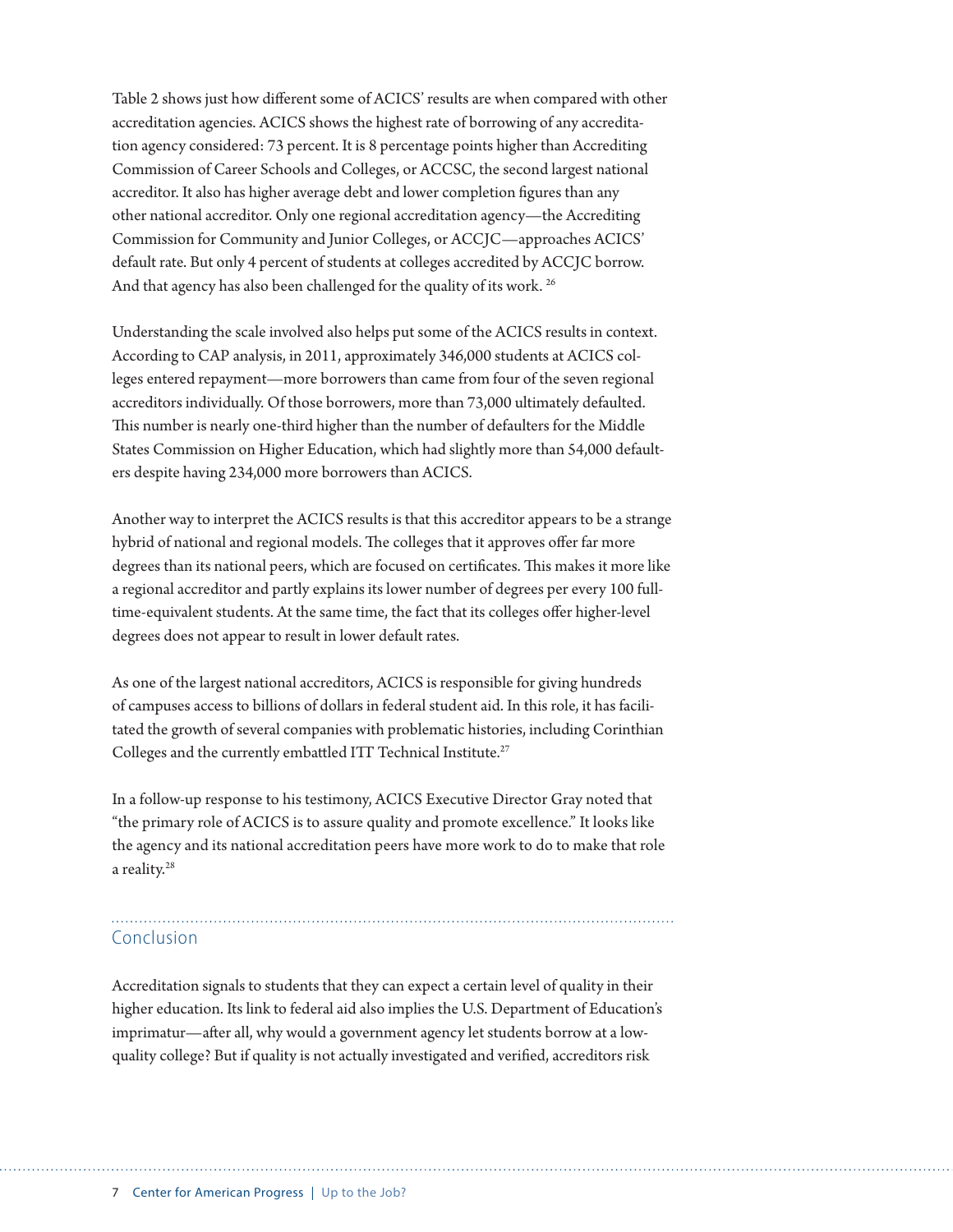putting hundreds of thousands of students in extremely precarious situations that allow them to take on federal debt, which has no statute of limitations on collections and is almost impossible to discharge in bankruptcy.

CAP's analysis strongly suggests that the current accreditation system does an insufficient job of dealing with quality—at least with respect to the intersection between student debt and borrowers' ability to pay it back when they enter the workforce. Fixing this issue will require addressing several questions, such as which outcomes should be considered when determining quality, who should conduct quality investigations, and what kind of minimum standards need to be in place to ensure quality. These are all major issues that must be decided in order to ensure that the postsecondary system actually provides students the results it promises.

*Ben Miller is the Senior Director for Postsecondary Education at the Center for American Progress.*